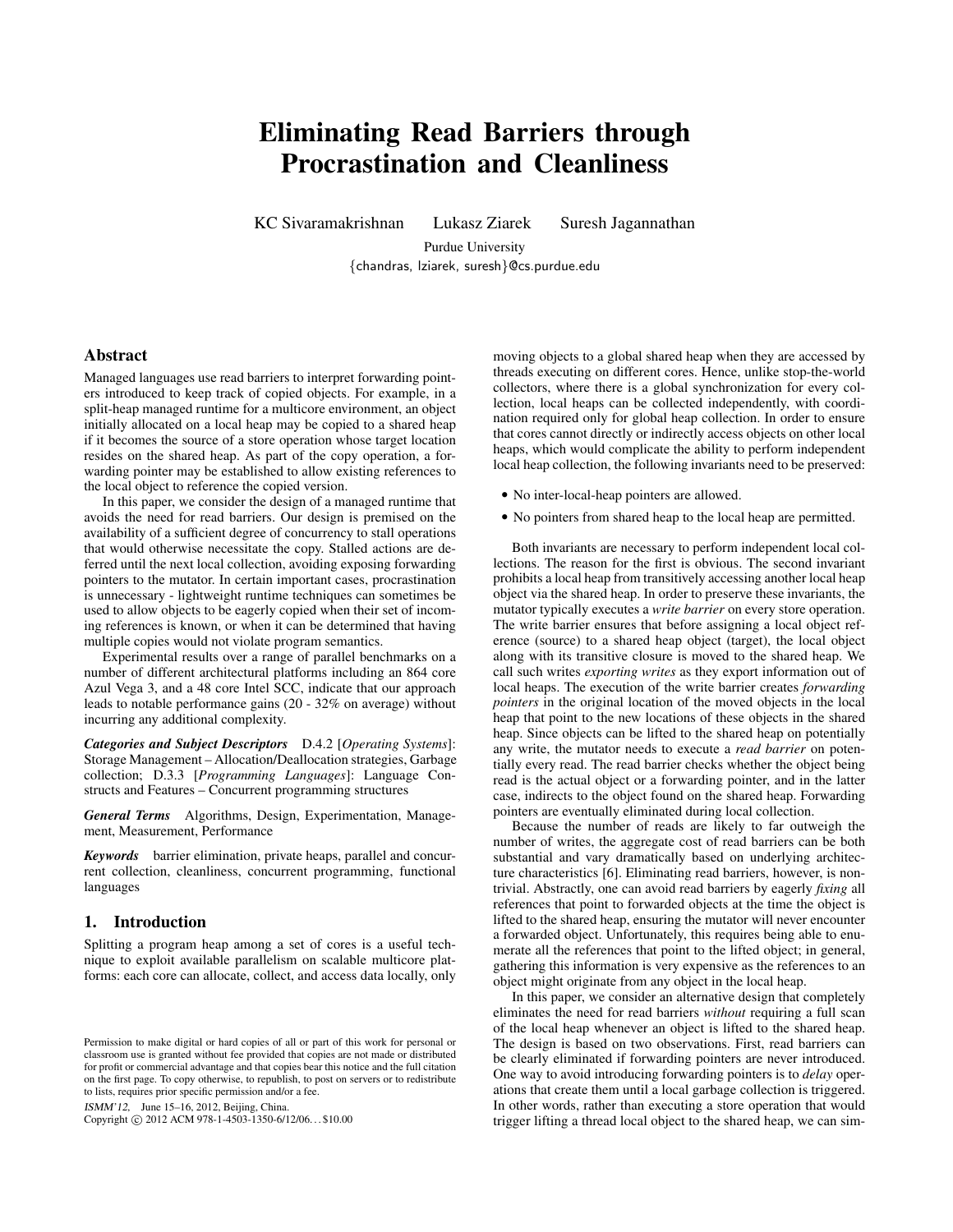ply *procrastinate*, thereby stalling the thread that needs to perform the store. The garbage collector must simply be informed of the need to lift the object's closure during its next local collection. After collection is complete, the store can take place with the source object lifted, and all extant heap references properly adjusted. As long as there is sufficient concurrency to utilize existing computational resources, in the form of available runnable threads to run other computations, the cost of procrastination is just proportional to the cost of a context switch.

Second, it is not necessary to always stall an operation that involves lifting an object to the shared heap. We consider a new property for objects (and their transitive closures) called *cleanliness*. A clean object is one that can be safely lifted to the shared heap without introducing forwarding pointers that might be subsequently encountered by the mutator: objects that are immutable, whose elements are only referenced from the stack, or whose set of incoming heap references are known, are obvious examples. The runtime analysis for cleanliness is combined with a specialized write barrier to amortize its cost. Thus, procrastination provides a general technique to eliminate read barriers, while cleanliness serves as an important optimization that avoids stalling threads unnecessarily.

The effectiveness of our approach depends on a programming model in which (a) most objects are clean, (b) the transitive closure of the object being moved rarely has pointers to it from other heap allocated objects, and (c) there is a sufficient degree of concurrency in the form of runnable threads; this avoids idling available cores whenever a thread is stalled performing an exporting write that involves an unclean object. In this paper, we consider an implementation of these ideas in the context of MultiMLton [17], a scalable, whole-program optimizing compiler and multicore-aware runtime system for Standard ML [15], a mostly functional language whose concurrent programs typically enjoy these properties. Our technique does not rely on programmer annotations, static analysis or compiler optimizations to eliminate read barriers, and can be completely implemented as a lightweight runtime technique.

This paper provides the following contributions:

- A garbage collector design that has been tuned for mostly functional languages in which there is typically a surfeit of concurrency (in the form of programmer-specified lightweight threads) available on each core, to realize a memory management system that does not require read barriers.
- A new object property called *cleanliness* that enables a certain (albeit broad) class of objects to be safely moved to the shared heap without requiring a full traversal of the local heap to fix existing references to them, reducing the frequency of thread stalls as a result of procrastination.
- An extensive evaluation of the collector performance on three multicore platforms; a 16 core AMD Operton server, Intel's 48 core Single-chip Cloud Computer (SCC), and Azul System's 864 core Vega 3 processor. The results reveal that eliminating read barriers on these platforms can lead to significant performance improvements.

The paper is organized as follows. In the next section, we present additional motivation that quantifies the cost and benefit of read barriers in our system. The overall design and implementation of the collector is provided in Section 3. Section 4 describes our treatment of cleanliness. The modifications to our write barrier to support cleanliness analysis and delayed writes are presented in Section 5. Details about the target platforms we use in our experiments is given in Section 6. Experimental results are presented in Section 7. A comparison to related work is given in Section 8, and Section 9 presents conclusions.

```
pointer readBarrier (pointer p) {
  if (!isPointer(p)) return p;
  if (getHeader ( p) == FORMARDED)return *(pointer*)p;
  return p;
6 }
```


# 2. Motivation

In this section, we quantify the cost/benefit of read barriers in our system. The context of our investigation is a programming model that is mostly functional (our benchmarks are written in the asynchronous extension [24] of Concurrent ML [18]), and that naturally supports large numbers of lightweight user-level threads. We have implemented our garbage collector for MultiMLton [17], a parallel extension to MLton [16], that targets scalable, many-core platforms.

In our implementation, lightweight threads are multiplexed over kernel threads, with one kernel thread pinned to every core. Each core has a local heap, and a single shared heap is shared among all of the cores; the runtime enforces the necessary heap invariants described earlier. The maximum heap size was fixed at 3X the minimum heap size under which the programs would run.

MultiMLton performs a series of optimizations to minimize heap allocation, thus reducing the set of read barriers actually generated. For example, references and arrays that do not escape out of a function are flattened. Combined with aggressive inlining and simplification optimizations enabled by whole-program compilation, object allocation on the heap can be substantially reduced.

The compiler and runtime ensure that entries on thread stacks never point to a forwarded object. Whenever an object pointer is stored into a register or the stack, a read barrier is executed on the object pointer to get the current location of the object. Immediately after an exporting write or a context switch, the current stack is walked and references to forwarded objects are updated to point to the new location of moved objects in the shared heap. Additionally, before performing an exporting write, register values are saved on the stack, and reloaded after exit. Thus, as a part of fixing references to forwarding pointers from the stack, references from registers are also fixed. This ensures that the registers never point to forwarded objects either. Hence, no read barriers are required for dereferencing object pointers from the stack or registers. This optimization is analogous to "eager" read barriers as described in [4]. Eager read barrier elimination has marked performance benefits for repeated object accesses, such as array element traversals in a loop, where the read barrier is executed once when the array location is loaded into a register, but all further accesses can elide executing the barrier.

Whenever an object is lifted to the shared heap, the original object's header is set to FORWARDED and the first word of the object is overwritten with the new location of the object in the shared heap. Before an object is read, the mutator checks whether the object has been forwarded, and if it is, returns the new location of the object. Hence, our read barriers are conditional [5, 6].

Figure 1 shows the pseudo-C code for our read barrier. MLton represents non-value carrying constructors of (sum) datatypes using non-pointer values. If such a type additionally happens to have value-carrying constructors that reference heap-allocated objects, the non-pointer value representing the empty constructor will be stored in the object pointer field. Hence, the read barrier must first check whether the presumed pointer does in fact point to a heap object. Otherwise, the original value is returned (line 2). If the given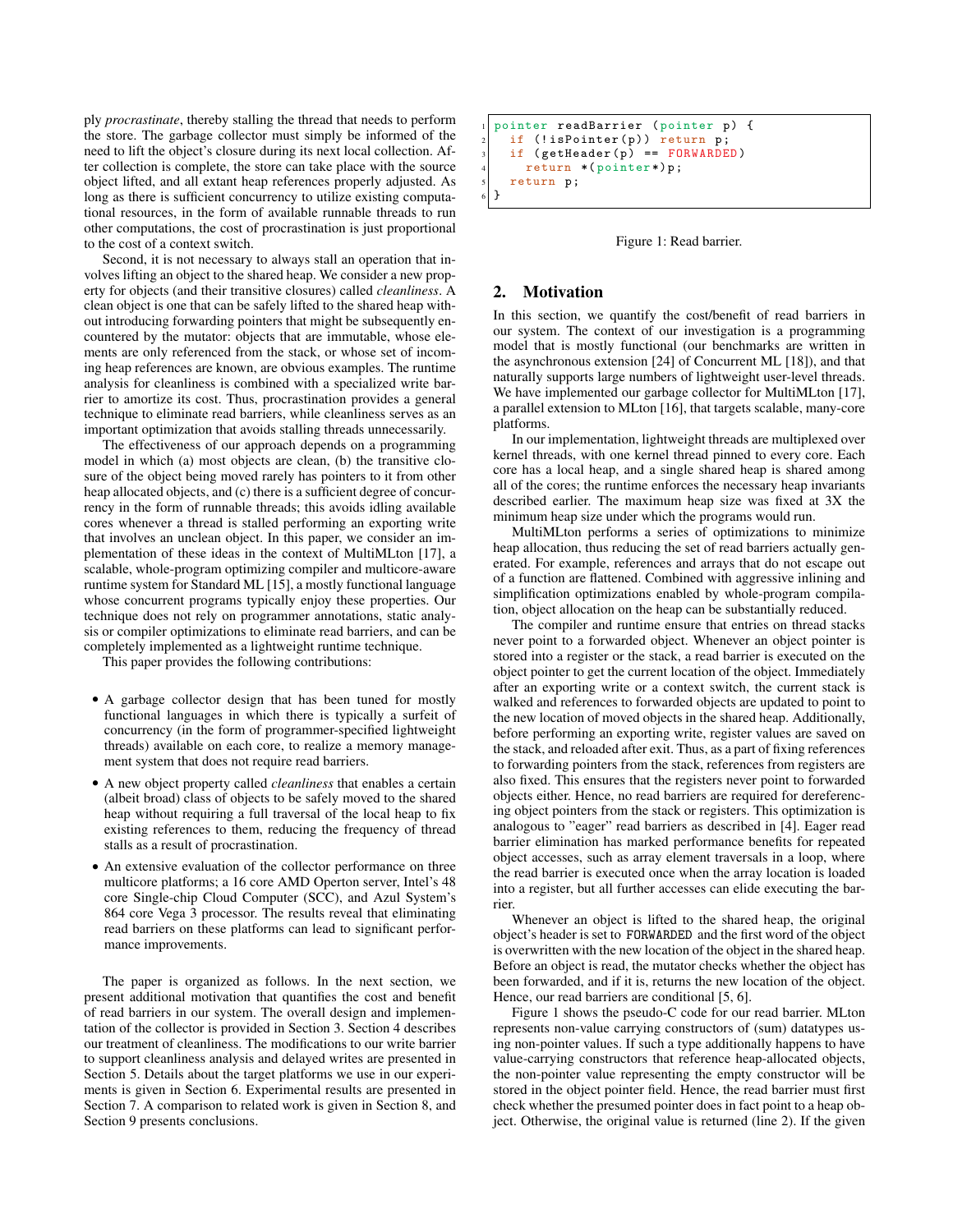

Figure 2: Read barrier overhead as a percentage of mutator time.



Figure 3: Effectiveness of read barrier checks: Checks represents the number of read barrier invocations and forwarded represents the number of instances when the read barrier encountered a forwarded object.

pointer points to a forwarded object, the current location of the object stored is returned. Otherwise, the original value is returned.

We evaluated a set of 8 benchmarks (described in Section 7.1) running on a 16 core AMD64, a 48 core Intel SCC and an 864 core Azul Vega 3 machine to measure read barrier overheads. Figure 2 shows these overheads as a percentage of mutator time. Our experiments reveal that, on average, the mutator spends 20.1%, 15.3% and 21.3% of time executing read barriers on the AMD64, SCC and Azul architectures, respectively, for our benchmarks.

Although a Brooks-style unconditional read barrier would have avoided the cost of the second branch in our read barrier implementation, it would necessitate having an additional address length field in the object header for an indirection pointer. Most objects in our system tend to be small. In our benchmarks, we observed that 95% of the objects allocated were less than 3 words in size, including a word-sized header. The addition of an extra word in the object header for an indirection pointer would lead to substantial memory overheads, which in turn leads to additional garbage collection costs. Hence, we choose to encode read barriers conditionally rather than unconditionally.

But, does the utility of the read barrier justify its cost? We measure the number of instances the read barrier is invoked and the number of instances the barrier finds a forwarded object (see Figure 3). We see that read barriers find forwarded objects in less than one thousands of a percent of the number of instances they are invoked. Thus, in our system, the cost of read barriers is substantial, but only rarely do they have to perform the task of forwarding references. These results motivate our interest in a memory management design that eliminates read barriers altogether.

# 3. GC Design and Implementation

In this section, we describe the design and implementation of the runtime system and garbage collector.

## 3.1 Threading system

Our programming model separates program-level concurrency from the physical parallelism available in the underlying machine through the use of lightweight, user-level threads. These lightweight threads are multiplexed over system-level threads. One system-level thread is created for every core and is pinned to it. Thus, the runtime system effectively treats a system-level thread as a virtual processor. Load distribution is through work sharing, where threads are eagerly spawned on different cores in a roundrobin fashion. Once created on a core, lightweight threads never migrate to another core.

Lightweight threads are preemptively scheduled on every core. On a timer interrupt, the threading system is informed that an interrupt has occurred by setting a flag at a known location. At every garbage collector safe-point, the current thread checks whether the timer interrupt flag has been set, and if it is, resets the flag and yields control to another thread.

# 3.2 Baseline collector (Stop-the-world)

The baseline heap design uses a single, contiguous heap, shared among all cores. In order to allow local allocation, each core requests a page-sized chunk from the heap. While a single lock protects the chunk allocation, objects are allocated within chunks by bumping a core-local heap frontier.

In order to perform garbage collection, all the cores synchronize on a barrier, with one core responsible for collecting the entire heap. The garbage collection algorithm is inspired from Sansom's [19] collector, which combines Cheney's two-space copying collector and Jonker's single-space sliding compaction collector. Cheney's copying collector walks the live objects in the heap just once per collection, while Jonker's mark-compact collector performs two walks. But Cheney's collector can only utilize half of memory allocated for the heap. Sansom's collector combines the best of both worlds. Copying collection is performed when heap requirements are less than half of the available memory. The runtime dynamically switches to mark-compact collection if the heap utilization increases beyond half of the available space.

Since ML programs tend to have a high rate of allocation, and most objects are short-lived temporaries, it is beneficial to perform generational collection. The garbage collector supports Appel-style generational collection [2] for collecting temporaries. The generational collector has two generations, and all objects that survive a generational collection are moved to the older generation. Generational collection can work with both copying and markcompact major collection schemes. The runtime chooses to perform generational collection if the ratio of live objects to the total objects falls below a tunable threshold.

Our choice of a stop-the-world baseline collector was to enable better understanding of mutator overheads among various local collector designs, as opposed to illustrating absolute performance improvement of the local collectors over the baseline. Although a parallel collector would have improved overall baseline performance, we would expect poorer scalability due to frequent global synchronizations [10, 14, 20].

### 3.3 Local collector (Split-heap)

As mentioned earlier, the local collector operates over a single shared (global) heap and a local heap for each core. The allocation of the shared heap is performed similar to allocations in the stopthe-world collector, where each core allocates a page-sized chunk in the shared heap and performs object allocation by bumping its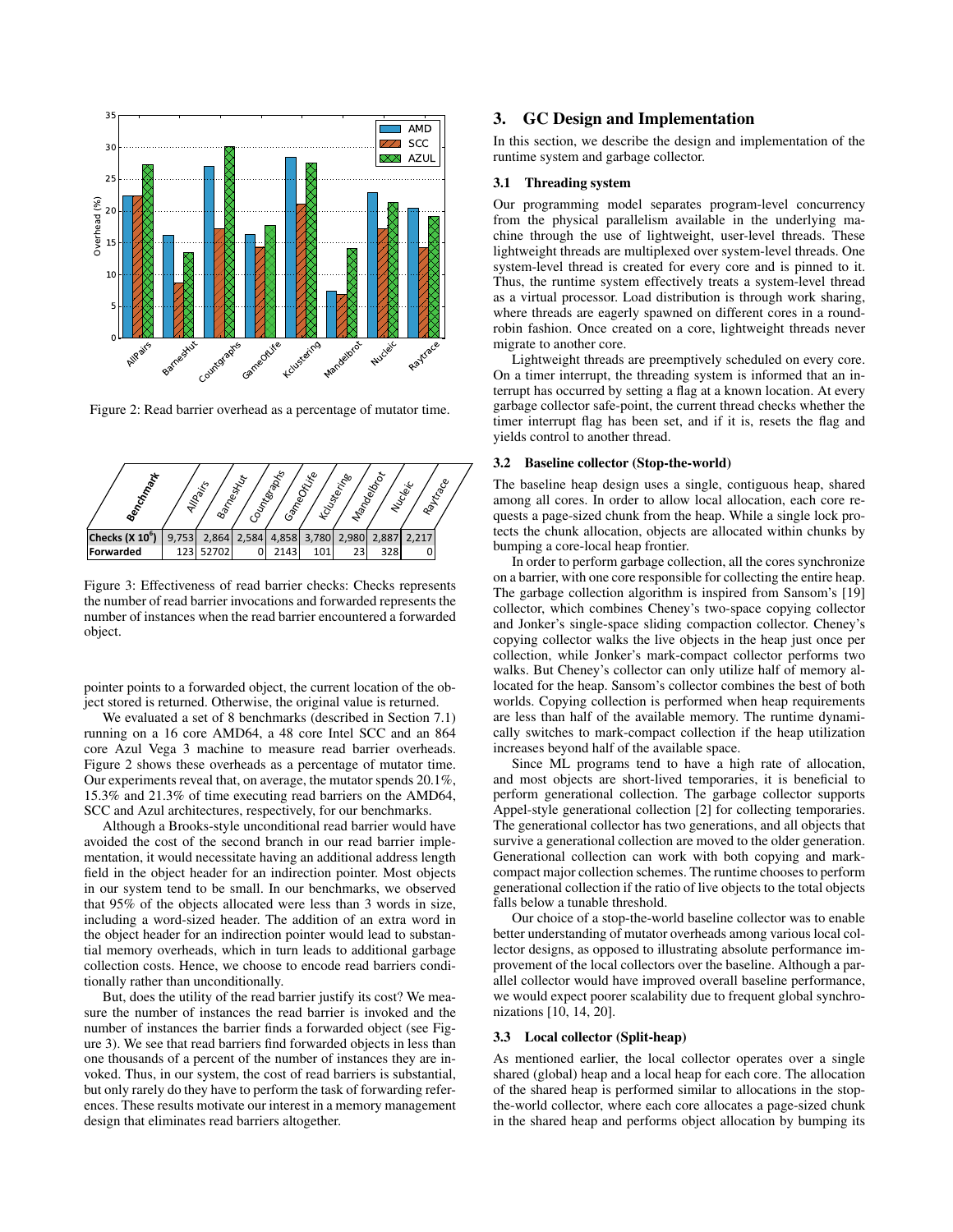core-local shared heap frontier. Allocations in the local heaps do not require any synchronization. Garbage collection in the local heaps is similar to the baseline collector, except that it does not require global synchronization.

Objects are allocated in the shared heap only if they are to be shared between two or more cores. Objects are allocated in the shared heap because of exporting writes and remote spawns (Section 5.3). Apart from these, all globals are allocated in the shared heap, since globals are visible to all cores by definition. For a shared heap collection, all of the cores synchronize on a barrier and then a single core collects the heap. Moreover, along with globals, all the references from local heaps are considered to be roots for a shared heap collection. In order to eliminate roots from dead local heap objects, before a shared heap collection, local collections are performed on each core to eliminate such references.

The shared heap is also collected using Sansom's dual-mode garbage collector. However, we do not perform generational collection on the shared heap. This is because shared heap collection is expected to be relatively infrequent when compared to the frequency of local heap collections, and objects that are shared between cores, in general, live longer than a typical object collected during a generational collection.

#### 3.3.1 Remembered stacks

In our system, threads can synchronously communicate with each other over f first-class message-passing communication channels. If a receiver is not available, a sender thread can block on a channel. If the channel resides in the shared heap, the thread object, its associated stack and the transitive closure of all objects reachable from it on the heap would be moved to the shared heap as part of the blocking action. Since channel communication is the primary mode of thread interaction in our system, we would quickly find that most local heap objects end up being moved to the shared heap. This would be highly undesirable.

Hence, we choose never to move stacks to the shared heap. We add an exception to our heap invariants to allow thread  $\rightarrow$  stack pointers, where the thread resides on the shared heap, and references a stack object found on the local heap. Whenever a thread object is lifted to the shared heap, a reference to the corresponding stack object is added to the set of remembered stacks. This remembered set is considered as a root for a local collection to enable tracing of remembered stacks.

Before a shared heap collection, the remembered set is cleared; only those stacks that are reachable from other GC roots survive the shared heap collection. After a shared heap collection, the remembered set of each core is recalculated such that it contains only those stacks, whose corresponding thread objects reside in the shared heap, and have survived the shared heap collection.

## 4. Cleanliness Analysis

In this section, we describe our cleanliness analysis. We first present auxiliary definitions that will be utilized by cleanliness checks.

#### 4.1 Heap session

Objects are allocated in the local heap by bumping the local heap frontier. In addition, associated with each local heap is a pointer called sessionStart that always points to a location between the start of the heap and the frontier. We introduce the idea of a *heap session*, to capture the notion of recently allocated objects. Every local heap has exactly two sessions: a *current session* between the sessionStart and the heap frontier and a *previous session* between the start of the heap and sessionStart . Heap sessions are used by the cleanliness analysis to limit the range of heap loca-

```
Val writeBarrier (Ref r, Val v) {
    if (isObjptr(v)) {
      //Lift if clean or procrastinate
      if ( is In Shared Heap ( r) & &
         isInLocalHeap(v)) {
        localRef = false;if ( isClean (v, & localRef))
         v = \text{lift}(v, \text{ localRef});else
         v = suspendTillGCAndLift (v);
11 }
12 // Tracking cleanliness
13 if (isInLocalHeap (r) &&
|14| isInLocalHeap (v)) {
n = getRefCount(v);16 if (!isInCurrentSession (r))
17 SetNumRefs (v, GLOBAL_MANY);
18 else if (n == ZERO)19 setNumRefs (v, ONE);
20 else if (n < GLOBAL_MANY)
21 SetNumRefs (v, LOCAL_MANY);
22 }
23 }
24 return v;
25}
```
Figure 4: Write barrier implementation.

tions that need to be scanned to test an object closure<sup>1</sup> for cleanliness. A new session can be started by setting the sessionStart to the current local heap frontier. We start a new session on a context switch, a local garbage collection and after an object has been lifted to the shared heap.

#### 4.2 Reference count

We introduce a limited reference counting mechanism for local heap objects that counts the number of references from other local heap objects. Importantly, we do not consider references from ML thread stacks. The reference count is meaningful only for objects reachable in the current session. For such objects, the number of references to an object can be one of four values: ZERO , ONE , LOCAL MANY , and GLOBAL MANY . We steal 2 bits from the object header to record this information. A reference count of ZERO indicates that the object only has references from registers or stacks, while an object with a count of ONE has exactly one pointer from the current session. A count of LOCAL MANY indicates that this object has more than one reference, but that all of these references originate from the current session. GLOBAL MANY indicates that the object has at least one reference that originates from outside the current session.

The reference counting mechanism is implemented as a part of the write barrier. Lines 13–22 in Figure 4 illustrate the implementation of the reference counting mechanism, and Figure 5 illustrates the state transition diagram for the reference counting mechanism. Observe that reference counts are non-decreasing. Hence, the reference count of any object represents the maximum number of references that pointed to the object at any point in its lifetime.

#### 4.3 Cleanliness

An object closure is said to be clean, if for each object reachable from the root of the closure,

<sup>&</sup>lt;sup>1</sup> In the following, we write *closure* (in the absence of any qualification) to mean the set of objects reachable from some root on the heap; to avoid confusion, we write *function closure* to mean the representation of an SML function as a pair of function code pointer and static environment.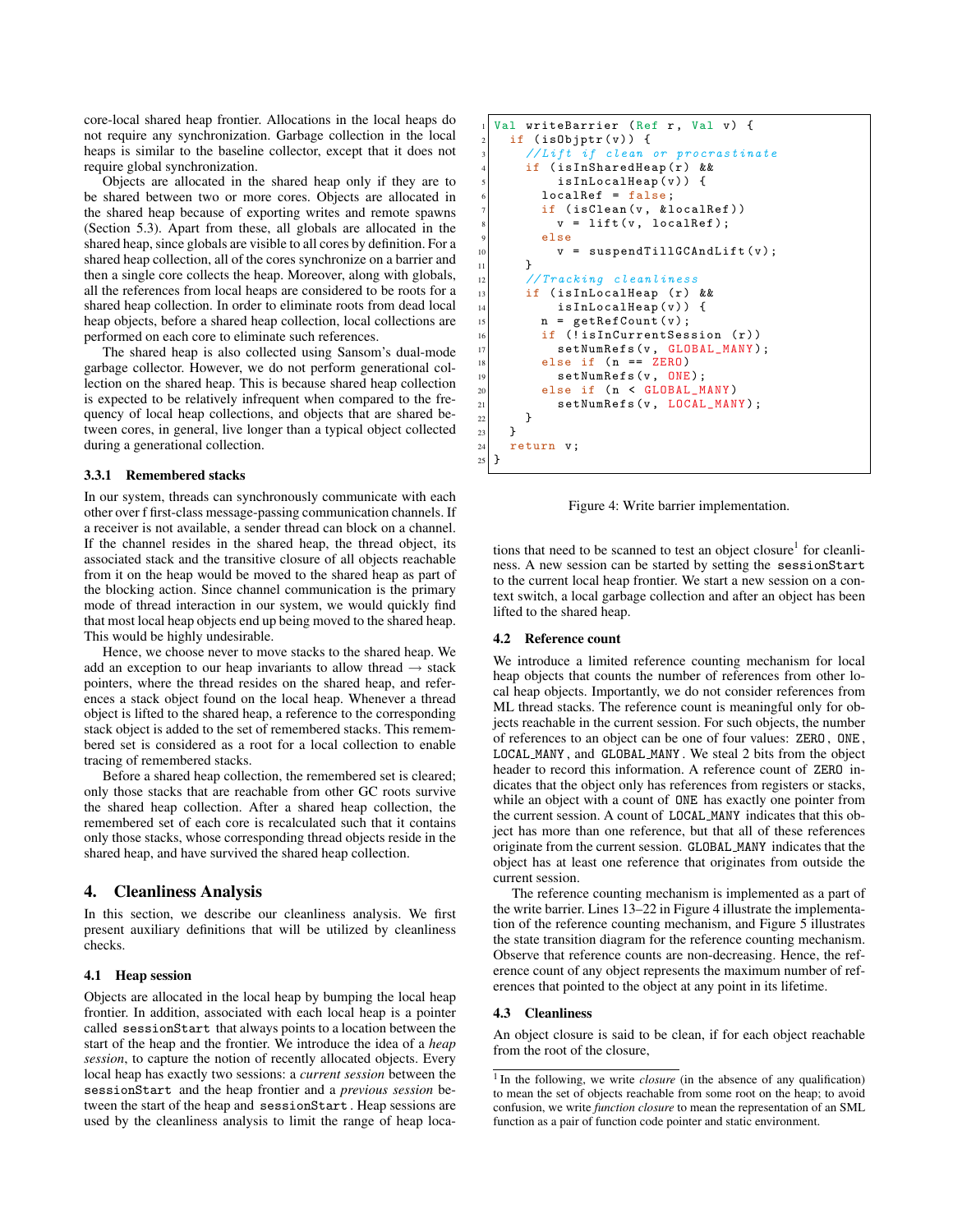

**Pr** : isInCurrentSession (r)

Figure 5: State transition diagram detailing the behavior of the reference counting mechanism with respect to object x involved in an assignment,  $r := x$ .



Figure 6: Cleanliness check.

- the object is immutable or in the shared heap. Or,
- the object is the root, and has ZERO references. Or,
- the object is not the root, and has ONE reference. Or,
- the object is not the root, has LOCAL MANY references, and is in the current session.

Otherwise, the object closure is dirty. Figure 6 shows an implementation of an object closure cleanliness check.

If the source of an exporting assignment is immutable, we can make a copy of the immutable object in the shared heap, and avoid introducing references to forwarded objects. Unlike languages like Java or C#, Standard ML does not allow the programmer to test the referential equality of immutable objects. Equality of immutable objects is always computed by structure. Hence, it is safe to replicate immutable objects. If the object is already in the shared heap, there is no need to move this object.

If the object closure of the source of a exporting write is clean, we can move the closure to the shared heap and quickly fix all of the forwarding pointers that might be generated. For example, consider an object that defines a tree structure; such an object is clean if the root has ZERO references and all of its internal nodes have ONE reference from their parent. A root having ZERO references



(a) Tree-structured object closure



(b) Session-based cleanliness

Figure 7: Utilizing closure cleanliness information for exporting writes to avoid references to forwarded objects.

means it is accessed only via the stack; if it had a count of ONE , the outstanding reference may emanate from the heap. Internal nodes having a reference count of ONE implies they are reachable only via other nodes in the object being traced. Figure 7a shows such a closure. In this example, we assume that all objects in the closure are mutable. The reference count of relevant nodes is given in the brackets. Both the root and internal nodes can have pointers from the current stack not tracked by the reference count. After lifting the closure, the references originating from the current stack are fixed by walking the stack.

But, object closures need not just be trees and can be arbitrary graphs, with multiple incoming edges to a particular object in the closure. How do we determine if the incoming edges to an object originate from the closure or from outside the closure (from the local heap)? We cannot answer this question without walking the local heap. Hence, we simplify the question to asking whether all the pointers to an object originate from the current session. This question is answered in the affirmative if an object has a reference count of LOCAL MANY (lines 11–13 in Figure 6).

Figure 7b shows an example of a closure whose objects have at most LOCAL MANY references. Again, we assume that all objects in the closure are mutable. In the transitive closure rooted at p , object q has locally many references. These references might originate from the closure itself (edges  $p \rightarrow q$  and  $s \rightarrow q$ ) or from outside the closure (edge  $a \rightarrow q$ ). After lifting such closures to the shared heap, only the current session is walked to fix all of the references to forwarded objects created during the copy. In prac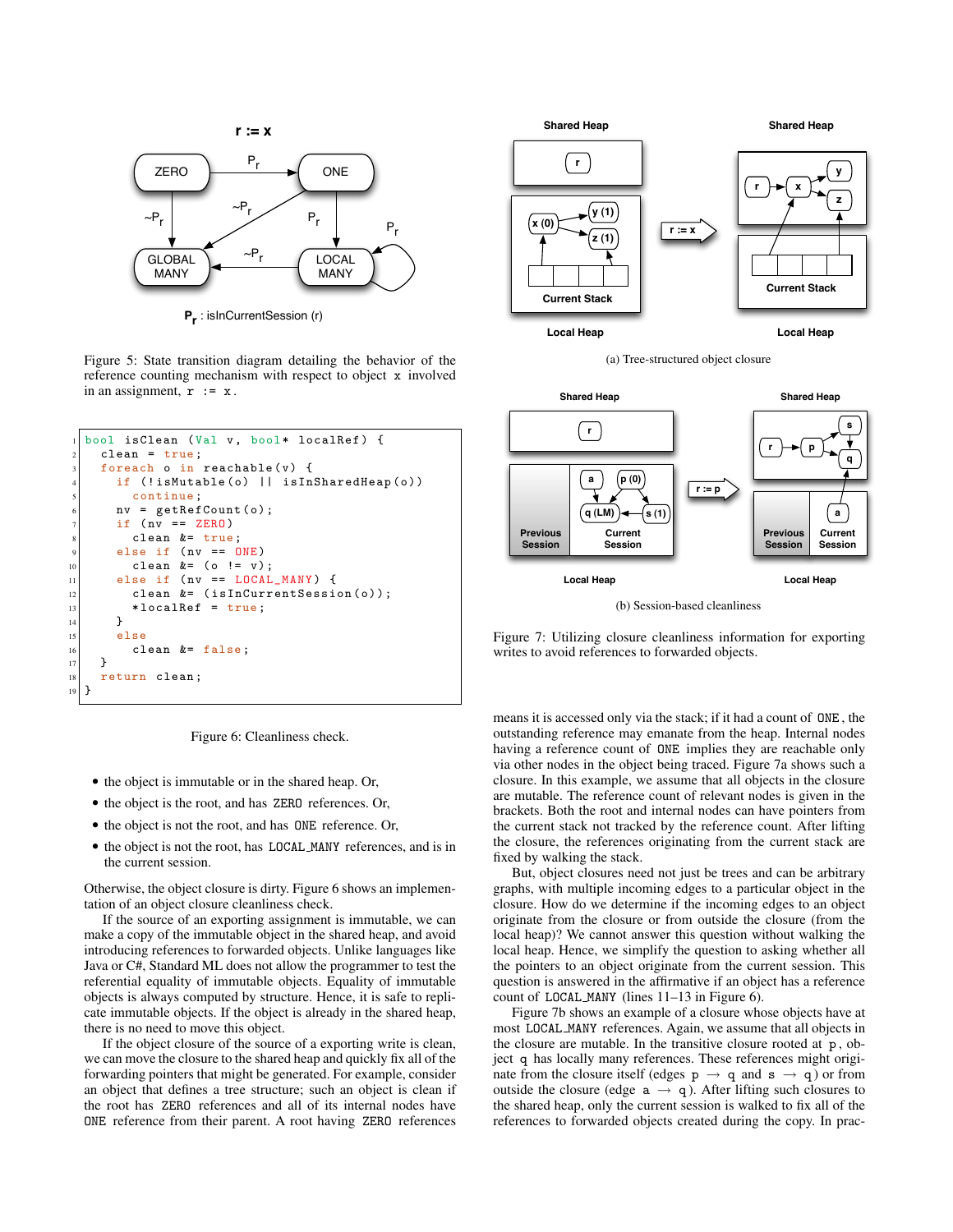tice (Section 7.5), current session sizes are much smaller than heap sizes, and hence exporting writes can be performed quickly.

# 5. Write barrier

In this section, we present the modifications to the write barrier to eliminate the possibility of creating references from reachable objects in the local heap to a forwarded object. The implementation of our write barrier is presented in Figure 4. A write barrier is invoked prior to a write and returns a new value for the source of the write. The check isObjptr at line 2 returns true only for heap allocated objects, and is a compile time check. Hence, for primitive valued writes, there is no write barrier. Lines 4 and 5 check whether the write is exporting. If the source of the object is clean, we lift the transitive object closure to the shared heap and return the new location of the object in the shared heap.

## 5.1 Delaying writes

If the source of an exporting write is dirty, we suspend the current thread and switch to another thread in our scheduler. The source of the write is added to a queue of objects that are waiting to be lifted. Since the write is not performed, no forwarded pointers are created. If programs have ample amounts of concurrency, there will be other threads that are waiting to be run. However, if all threads on a given core are blocked on a write, we move all of the object closures that are waiting to be lifted to the shared heap. We then force a local garbage collection, which will, as a part of the collection, fix all of the references to point to the new (moved) location on the shared heap. Thus, the mutator never encounters a reference to a forwarded object.

### 5.2 Lifting objects to the shared heap

Figure 8 shows the pseudo-C code for lifting object closures to the shared heap. The function lift takes as input the root of a clean object closure and a Boolean representing whether the closure has any object that has LOCAL MANY references. For simplicity of presentation, we assume that the shared heap has enough space reserved for the transitive closure of the object being lifted. In practice, the lifting process requests additional shared heap chunks to be reserved for the current processor, or triggers a shared heap collection if there is no additional space in the shared heap.

Objects are transitively lifted to the shared heap, starting from the root, in the obvious way (Lines 22–24). As a part of lifting, mutable objects are moved and a forwarding pointer is created in their original location, while immutable objects are copied and their location added to imSet (Lines 10–15). After lifting the transitive closure of the object to the shared heap, the shared heap frontier is updated to the new location.

After object lifting, the current stack is walked to fix any references to forwarding pointers (Line 27–28). Since we do not track references from the stack for reference counting, there might be references to forwarded objects from stacks other than the current stack. We fix such references lazily. Before a context switch, the target stack is walked to fix any references to forwarded objects. Since immutable objects are copied and mutable objects moved, a copied immutable object might point to a forwarded object. We walk all the shared heap copies of immutable objects lifted from the local heap to fix any references to forwarded objects (Lines 29–30). If there were LOCAL MANY references to any object in the lifted closure, the local session is walked to fix the references to forwarding pointers. Finally, session start is moved to the current frontier.

## 5.3 Remote spawns

Apart from exporting writes, function closures can also escape local heaps when threads are spawned on other cores. For spawning on

```
Set imSet;
  void liftHelper (pointer* op,
                     pointer* frontierP) {
    frontier = *frontier;
    o = * op;
    if ( isInSharedHeap (o ) ) return;
    copyObject (o, frontier);
    * op = frontier + headerSize(o);
    *frontierP = frontier + objective(Size ( o ) ;if (isMutable ( o)) {
11 setHeader (o, FORWARDED);
|12| * o = * op;
13 }
14 else
15 imSet += o;
16 }
17
18 pointer lift (pointer op, bool localRef) {
19 start = frontier = getSharedHeapFrontier () ;
_{20} imSet = {};
21 //Lift transitive closure
22 liftHelper (& op, & frontier);<br>
foreach ObintrIn Range
    foreachObjptrInRange
24 (start, & frontier, liftHelper);<br>
25 setSharedHeapFrontier (frontier):
    setSharedHeapFrontier (frontier);
26 // Fix forwarding pointers
27 foreachObjptrInObject
28 ( getCurrentStack ( ), fixFwdPtr );
29 foreach o in imSet
30 foreachObjptrInObject (o, fixFwdPtr);
31 frontier = getLocalHeapFrontier();
32 if (localRef)
33 foreachObjptrInRange (getSessionStart (),
\text{34} & frontier, fixFwdPtr);
35 setSessionStart (frontier);<br>36 return op;
    return op:
37 }
```
Figure 8: Lifting an object closure to the shared heap.

```
ThreadID spawn (pointer closure, int target) {
    ThreadID tid = newThreadID();
    Thread t = newThread (closure, tid);localRef = false;if (isClean(t, &localRef)) {
      t = \text{lift}(t, \text{ localRef});enqueThread (t, target);
    \mathcal{E}else
10 liftAndReadyBeforeGC (t, target);
11 return tid;
12 }
```
Figure 9: Spawning a thread.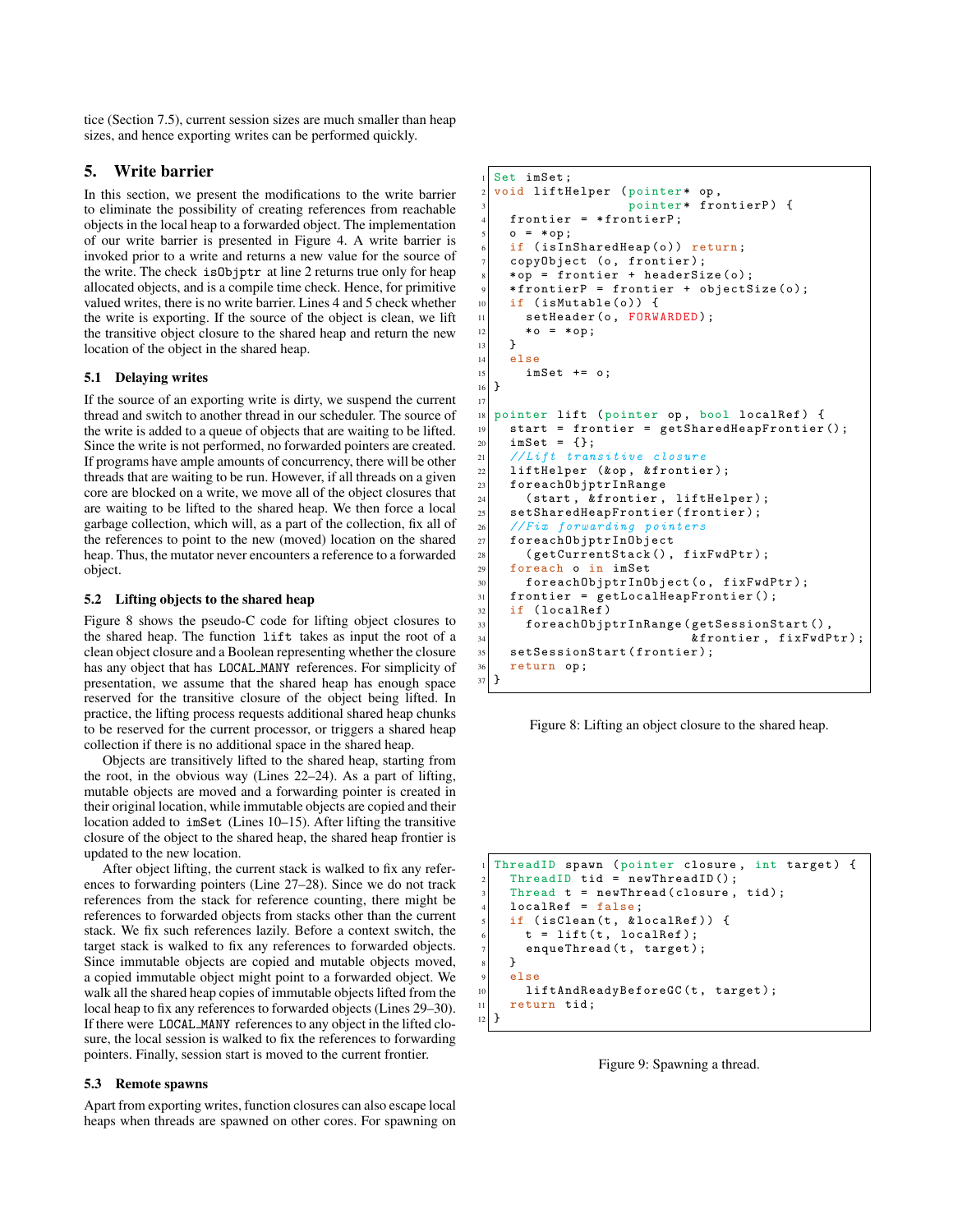other cores, the environment of the function closure is moved to the shared heap and then, the function closure is added to the target core's scheduler. This might introduce references to forwarding pointers in the spawning core's heap. We utilize the techniques developed for exporting writes to handle remote spawns in a similar fashion.

Figure 9 shows the new implementation of thread spawn. If the function closure is clean, we lift the function closure to the shared heap, and enqueue the thread on the target scheduler. Otherwise, we add it to the list of threads that need to be lifted to the shared heap. Before the next garbage collection, these function closures are lifted to the shared heap, enqueued to target schedulers, and the references to forwarded objects are fixed as a part of the collection. When the target scheduler finds this new thread (as opposed to other preempted threads), it allocates a new stack in the local heap. Hence, except for the environment of the remotely spawned thread, all data allocated by the thread is placed in the local heap.

#### 5.4 Barrier implementation

For our evaluation, we have implemented two local collector designs; one with read barriers (RB+ GC) and the other without read barrier incorporating the proposed techniques (RB- GC). Read barriers are generated as part of RSSA, one of the backend intermediate passes in our compiler. RSSA is similar to Static Single Assignment (SSA), but exposes data representations decisions. In RSSA, we are able to distinguish heap allocated objects from non-heap values such as constants, values on the stack and registers, globals, etc. This allows us to generate barriers only when necessary.

While the code for tracking cleanliness is implemented as an RSSA pass (Lines 13–24 in Figure 4), the code for avoiding creation of references to forwarded objects (Lines 4–11 in Figure 4) is implemented in the primitive library, which has access to the lightweight thread scheduler. suspendTillGCAndLift (line 11 in Figure 4) is carefully implemented to not contain an exporting write, which would cause non-terminating recursive calls to the write barrier.

#### 6. Target Architectures

We have implemented our GC design on three different architectures; a 16-core AMD64 running Linux (AMD), a 48-core Intel Single-chip Cloud Computer (SCC), and an 864-core Azul's Vega 3 machine. Our choice of architectures is primarily to study the robustness of our techniques across various architectures rather than exploiting the fine-grained architectural characteristics for our design.

The AMD machine has 8 dual core AMD Opteron processors, with each core running at 1.8 GHz. Each core has 64 KB of 2 way associative L1 data and instruction caches, and 1 MB of exclusive 16-way associative L2 cache with 32 GB of main memory. The peak memory bandwidth for serial access is 1.5 GB/s and 680 MB/s for all cores accessing the memory in parallel. These memory bandwidth numbers were measured using the STREAM [23] benchmark.

The Azul machine used in our experiments has 16 Vega 3 processors, each with 54-cores per chip; each core exhibits roughly 1/3 the performance of an Intel Core2-Duo. Out of the 864 cores, 846 are application usable while the rest of the cores are reserved for the kernel. The machine has 384 GB of cache coherent memory split across 192 memory modules. Uniform memory access is provided through a passive, non-blocking interconnect mesh. The machine has 205 GB/s aggregate memory bandwidth and 544 GB/s aggregate interconnect bandwidth. Each core has a 16KB, 4-way L1 data and instruction caches.

Intel's Single-chip Cloud Computer (SCC)[12] is an experimental platform from Intel labs with 48 P54C Pentium cores. The most interesting aspect of SCC is the complete lack of cache coherence and a focus on inter-core interactions through a high speed mesh interconnect. The cores are grouped into 24 tiles, connected via a fast on-die mesh network. The tiles are split into 4 quadrants with each quadrant connected to a memory module. Each core has 16KB L1 data and instruction caches and 256KB L2 cache. Each core also has a small message passing buffer (MPB) of 8KB used for message passing between the cores.

Since the SCC does not provide cache coherence, coherence must be implemented in software if required. From the programmer's perspective, each core has a private memory that is cached and not visible to other cores. The cores also have access to a shared memory, which is by default not cached to avoid coherence issues. The cost of accessing data from the cached local memory is substantially less when compared to accessing shared memory. It takes 18 core cycles to read from the L2 cache; on the other hand, it takes 40 core cycles to request data from the memory controller, 4 mesh cycles for the mesh to forward the request and 46 memory cycles for the memory controller to complete the operation. Hence, in total, the delay between a core requesting data from the memory controller is 40  $k_{core}$  + 4  $*$  2  $*$  n  $k_{mesh}$  + 46  $k_{ram}$  cycles, where  $k_{core}$ ,  $k_{mesh}$  and  $k_{ram}$  are the cycles of core, mesh network and memory respectively. In our experimental setup, where 6 tiles share a memory controller, the number of hops  $n$  to the memory controller could be  $0 < n < 5$ . Hence, shared heap accesses are much more expensive than local heap accesses.

# 6.1 Local collector on SCC

We briefly describe our runtime system design for the SCC. On the SCC, each core runs a Linux operating system and from the programmer's point-of-view, SCC is exposed as a cluster of machines. Thus, we believe that our local collector design is a must for circumventing coherence and segmentation restrictions, and making effective use of the memory hierarchy. Pointers to local memory are sensible only to the owning core. From the perspective of other cores, pointers might fall outside the segmentation boundary. If we were to utilize a single-shared heap design, where any object can point to any other object in the heap, the heap would have to be placed in the non-cached shared memory because of the lack of coherence.

Instead of spawning threads to represent virtual processors, we spawn one process on each core. Local heaps are placed in the cached private memory while the shared heap is placed in the noncached shared memory. Since our local collector design only exports objects to the shared heap if they are to be shared between cores, most access are from the local heap and are cached. We modify the memory manager such that the shared heap is created at the same virtual address on each core. This avoids address translation overheads (and hence, read barriers) for shared heap reads.

Shared heap collection is *collective*; the collection proceeds in SPMD mode with each processor collecting roots from its local heap, followed by a single core collecting the shared heap. Finally, each core updates the references from its local heap to the shared heap with the new location of the shared heap object. The MPB is utilized by shared heap collection for synchronization and data exchange.

# 7. Results

#### 7.1 Benchmarks

The benchmarks shown in Figure 10 were designed such that the input size and the number of threads are tunable; each of these benchmarks were derived from a sequential standard ML implementation, and parallelized using our lightweight thread system and CML-style [18] message-passing communication.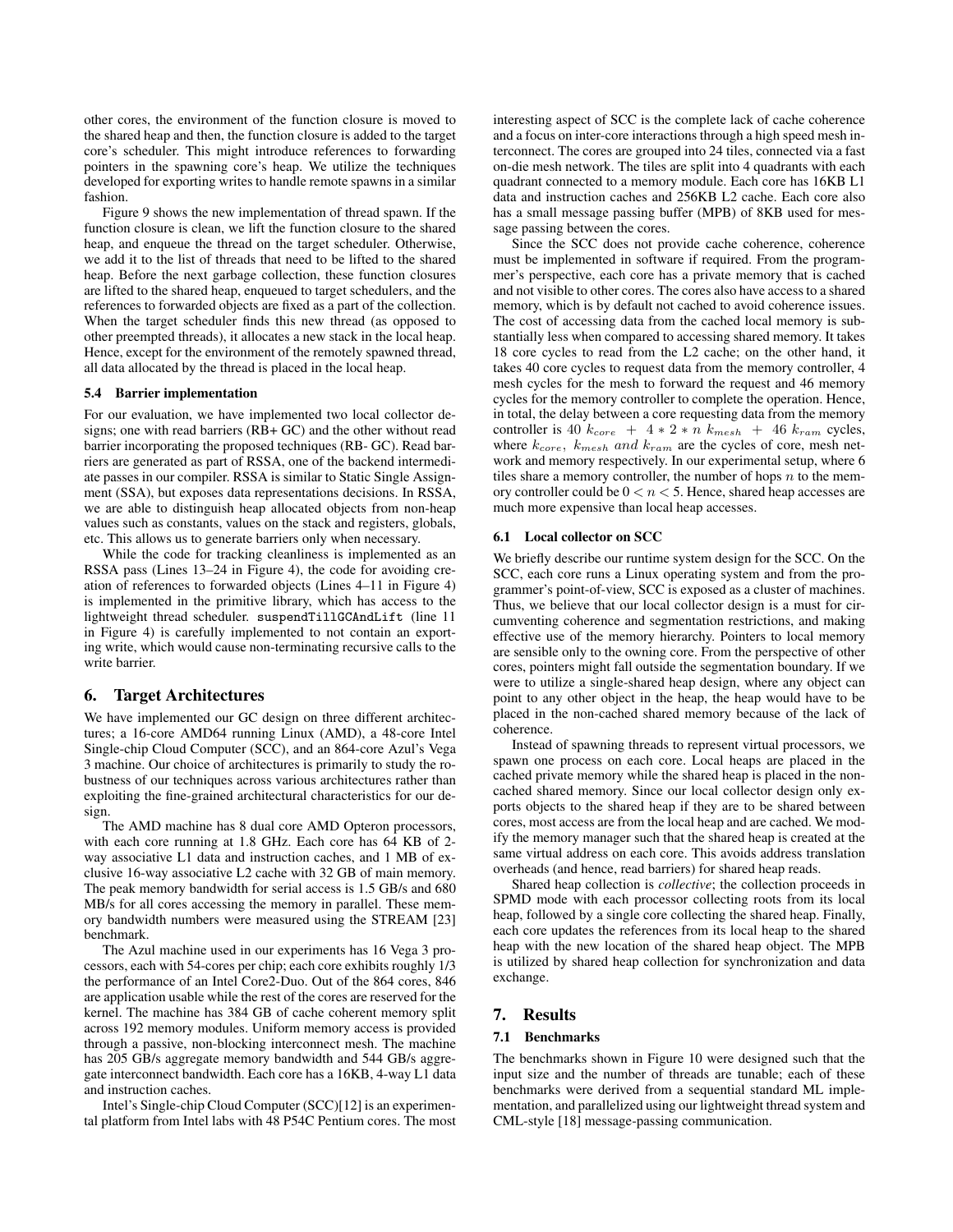| <b>Benchmark</b> | <b>Allocation Rate</b><br>(MB/s) |     |             |                |                | <b>Bytes Allocated (GB)</b> | # Threads |            |            |             |
|------------------|----------------------------------|-----|-------------|----------------|----------------|-----------------------------|-----------|------------|------------|-------------|
|                  | <b>AMD</b>                       | SCC | <b>AZUL</b> | <b>AMD</b>     | <b>SCC</b>     | <b>AZUL</b>                 | % Sh      | <b>AMD</b> | <b>SCC</b> | <b>AZUL</b> |
| <b>AllPairs</b>  | 817                              | 53  | 1505        | 16             | 16             | 54                          | 11        | 256        |            | 512 32768   |
| Barneshut        | 772                              | 70  | 1382        | 20             | 20             | 876                         | 2         | 512        |            | 1024 32768  |
| Countgraphs      | 2594                             | 144 | 4475        | 24             | 24             | 1176                        | 1         | 128        | 256        | 16384       |
| GameOfLife       | 2445                             | 127 | 4266        | 21             | 21             | 953                         | 13        | 256        | 1024       | 8192        |
| Kclustering      | 3643                             | 108 | 8927        | 32             | 32             | 1265                        | 3         |            | 256 1024   | 8192        |
| Mandelbrot       | 349                              | 43  | 669         | $\overline{2}$ | $\overline{2}$ | 32                          | 8         | 128        | 512        | 8192        |
| <b>Nucleic</b>   | 1430                             | 87  | 4761        | 13             | 14             | 609                         | 1         | 64         | 384        | 16384       |
| Raytrace         | 809                              | 54  | 2133        | 11             | 12             | 663                         | 4         | 128        | 256        | 2048        |

Figure 10: Benchmark characteristics. %Sh represents the average fraction of bytes allocated in the shared heap across all the architectures.

- AllPairs: an implementation of Floyd-Warshall algorithm for computing all pairs shortest path.
- BarnesHut: an n-body simulation using Barnes-Hut algorithm.
- CountGraphs: computes all symmetries (automorphisms) within a set of graphs.
- GameOfLife: Conway's Game of Life simulator
- Kclustering: a k-means clustering algorithm, where each stage is spawned as a server.
- Mandelbrot: a Mandelbrot set generator.
- Nucleic: Pseudoknot [11] benchmark applied on multiple inputs.
- Raytrace: a ray-tracing algorithm to render a scene.

Parameters are appropriately scaled for different architectures to ensure sufficient work for each of the cores. The benchmarks running on AMD and SCC were given the same input size. Hence, we see that the benchmarks allocate the same amount of memory during their lifetime. But, we increase the number of threads on the SCC when compared to AMD since there is more hardware parallelism available. For Azul, we scale both the input size and the number of threads, and as a result we see a large increase in bytes allocated when compared to the other platforms. Out of the total bytes allocated during the program execution, on average 5.4% is allocated in the shared heap. Thus, most of the objects allocated are collected locally, without the need for stalling all of the mutators.

We observe that the allocation rate is highly architecture dependent, and is the slowest on the SCC. Allocation rate is particularly dependent on memory bandwidth, processor speed and cache behavior. On the SCC, not only is the processor slow (533MHz) but the serial memory bandwidth for our experimental setup is only around 70 MB/s.

#### 7.2 Performance

Next, we analyze the performance of the new local collector design. In order to establish a baseline for the results presented, we have ported our runtime to utilize the Boehm-Demers-Weiser (BDW) conservative garbage collector [7]. We briefly describe the port of our runtime utilizing BDW GC.

Although BDW GC is conservative, it can utilize tracing information when provided. Our compiler generates tracing information for all objects, including the stack. However, we provide the tracing information for all object allocations except the stack. Stack objects in our runtime represent all of the reserved space for a stack, while only a part of the stack is actually used which can grow and shrink as frames are pushed and popped. Since the BDW GC does not allow tracing information of objects to be changed after allocation,

we scan stack objects conservatively. BDW uses a mark-sweep algorithm, and we enable parallel marking and thread-local allocations.

Figure 11a illustrates space-time trade-offs critical for any garbage collector evaluation. STW GC is the baseline stop-theworld collector described in Section 3.2, while RB+ and RB- are local collectors. RB+ is a local collector with read barriers while RB- is our new local collector design without read barriers, exploiting procrastination and cleanliness. We compare the normalized running times of our benchmarks under different garbage collection schemes as we decrease the heap size. For each run of the experiment, we decrease the maximum heap size allowed and report the maximum size of the heap utilized. Thus, we leave it to the collectors to figure out the optimal heap size, within the allowed space. This is essential for the local collectors, since the allocation pattern of each core is usually very different and depends on the structure of the program.

The results presented here were collected on 16 cores. As we decrease overall heap sizes, we see programs under all of the different GC schemes taking longer to run. But RB- exhibits better performance characteristics than its counterparts. We observe that the minimum heap size under which the local collectors would run is greater than the STW and BDW GCs. In the local collectors, since the heap is split across all of the cores, there is more fragmentation. Also, under the current scheme, each local collector is greedy and will try to utilize as much heap as it can in order to reduce the running time (by choosing semi-space collection over mark-compact), without taking into account the heap requirements of other local collectors. Currently, when one of the local cores runs out of memory, we terminate the program. Since we are interested in throughput on scalable architectures where memory is not a bottleneck, we have not optimized the collectors for memory utilization. We believe we can modify our collector for memory constrained environments by allowing local heaps to shrink on demand and switch from semi-space to compacting collection, if other local heaps run out of memory.

The STW and BDW GCs are much slower than the two local collectors. In order to study the reason behind this slowdown, we separate the mutator time (Figure 11b) and garbage collection time (Figure 11c). We see that STW GC is actually faster than the local collectors in terms of mutator time, since it does not pay the overhead of executing read or write barriers. But, since every collection requires stopping all the mutators and a single collector performs the collection, it executes serially during a GC. Figure 11d shows that roughly 70% of the execution total time for our benchmarks under STW is spent performing GCs, negatively impacting scalability.

Interestingly, we see that programs running under the BDW GC are much slower when compared to other GCs. This is mainly due to allocation costs. Although we enabled thread-local allocations, on 16 cores, approximately 40% of the time was spent on object allocation. While the cost of object allocation for our other collectors only involves bumping the frontier, allocation in BDW GC is significantly more costly, involving scanning through a free list, incurring substantial overhead. Moreover, BDW GC is tuned for languages like C/C++ and Java, where the object lifetimes are longer and allocation rate is lower when compared to functional programming languages.

In Figure 11a, at 3X the minimum heap size, RB+, STW and BDW GCs are 32%, 106% and 584% slower than the RB- GC. We observe that there is very little difference between RB+ and RBin terms of GC time but the mutator time for RB+ is consistently higher than RB-, entirely due to read barrier costs. The difference in mutator times is consistent since it is not adversely affected by the increased number of GCs incurred as a result of smaller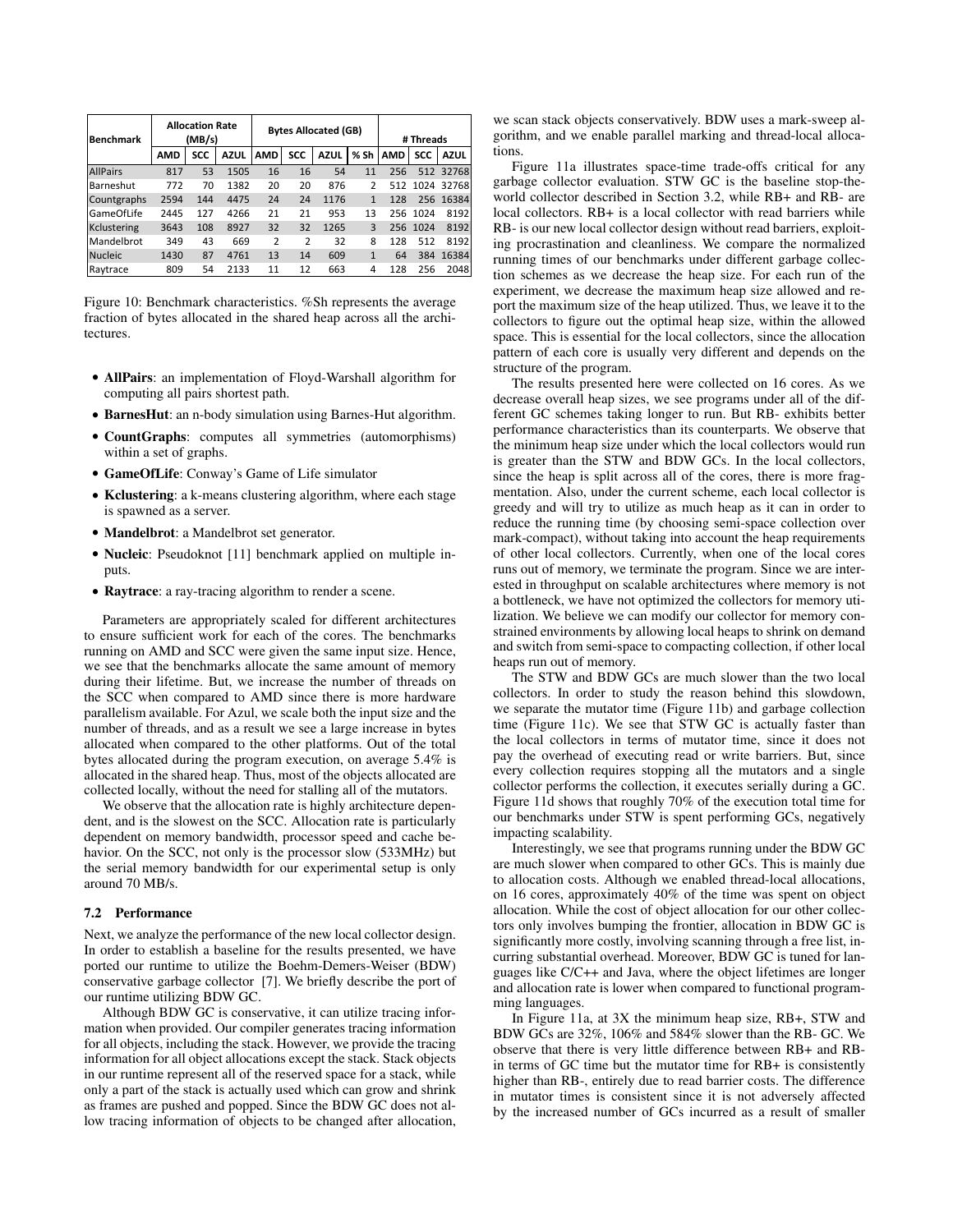

Figure 11: Performance comparison of Stop-the-world (STW), Boehm-Demers-Weiser conservative garbage collector (BDW), local collector with read barriers (RB+), and local collector without read barriers (RB-): Geometric mean for 8 benchmarks running on AMD64 with 16 cores.



Figure 12: Performance comparison of local collector with read barriers (RB+) and local collector without read barriers (RB-): Geometric mean for 8 benchmarks running on Azul with 846 cores.



Figure 13: Performance comparison of local collector with read barriers (RB+) and local collector without read barriers (RB-): Geometric mean for 8 benchmarks running on SCC with 48 cores.

heap sizes. This also explains why the total running time of RBapproaches RB+ as the heap size is decreased in Figure 11a. With decreasing heap size, the programs spend a larger portion of the time performing GCs, while the mutator time remains consistent. Hence, there is diminishing returns from using RB- as heap size decreases.

Next, we analyze the performance on Azul (see Figure 12). We only consider performance of our local collectors since our AMD results show that the other collectors (STW and BDW) simply do not have favorable scalability characteristics. At 3X the minimum heap size, RB- is 30% faster than RB+.

SCC performance results are presented in Figure 13. At 3X the minimum heap size, RB- is 20% faster than RB+. From the total time graphs, we can see that the programs tend to run much slower as we decrease the heap sizes on SCC. Compared to the fastest running times, the slowest running time for RB- is 2.01X, 2.05X, and 3.74X slower on AMD, Azul, and SCC respectively. This is

due to the increased number of shared heap collections, which are more expensive than other architectures as a result of the absence of caching. This is noticeable by a more rapid increase in garbage collection overhead percentages (Figure 13d).

#### 7.3 Impact of cleanliness

Cleanliness information allows the runtime to avoid preempting threads on a read barrier when the source of an exporting write is clean. In order to study the impact of cleanliness, we removed the reference counting code and cleanliness check from the write barrier; thus, every exporting write results in a thread preemption and stall. The results presented here were taken on the AMD machine with programs running on 16 cores with the benchmark configurations given in Figure 10. The results will be similar on SCC and Azul.

Figure 14 shows the number of preemptions on write barrier for different local collector configurations. RB- row represents the lo-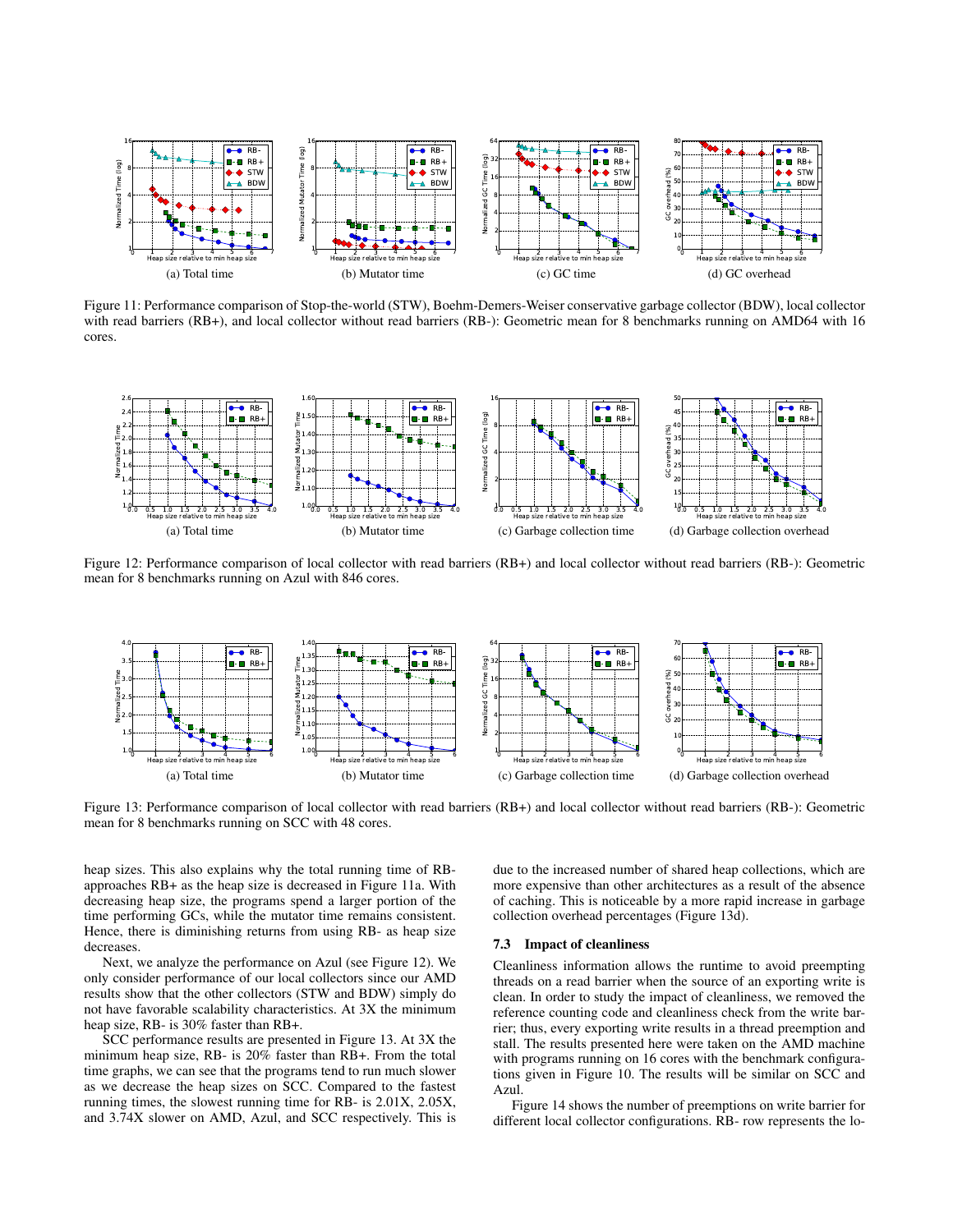

Figure 14: Number of preemptions on write barrier.



Figure 15: Forced GCs as a percentage of the total number of major GCs.

cal collector designs with all of the features enabled; RB- MU- row shows a cleanliness optimization that does not take an object's mutability into consideration in determining cleanliness (using only recorded reference counts instead), and row RB- CL- row represents preemptions incurred when the collector does not use any cleanliness information at all. Without cleanliness, on average, the programs perform substantially more preemptions when encountering a write barrier.

Recall that if all of the threads belonging to a core get preempted on a write barrier, a local major GC is *forced*, which lifts all of the sources of exporting writes, fixes the references to forwarding pointers and unblocks the stalled threads. Hence, an increase in the number of preemptions leads to an increase in the number of local collections.

Figure 15 shows the percentage of local major GCs that were forced compared to the total number of local major GCs. Row RB-CL- shows the percentage of forced GCs if cleanliness information is not used. On average, 49% of local major collection performed is due to forced GCs if cleanliness information is not used, whereas it is less than 1% otherwise. On benchmarks like BarnesHut, GameOfLife and Mandelbrot, where all of the threads tend to operate on a shared global data structure, there are a large number of exporting writes. On such benchmarks almost all local GCs are forced in the absence of cleanliness. This adversely affects the running time of programs.

Figure 16 shows the running time of programs without using cleanliness. On average, programs tend to run 28.2% slower if cleanliness information is ignored. The results show that cleanliness analysis therefore plays a significant role in our GC design.

#### 7.4 Impact of immutability

If the source of an exporting write is immutable, we can make a copy of the object in the shared heap and assign a reference to the new shared heap object to the target. Hence, we can ignore the reference count of such objects. Not all languages may have the ability to distinguish between mutable and immutable objects in the compiler or in the runtime. Hence, we study the impact of our local collector design with mutability information in mind. To do this, we ignore the test for mutability in the cleanliness check (Line 4 in Figure 6) and modify the object lifting code in Figure 8 to treat all objects as mutable.



Figure 16: Impact of utilizing object mutability information and cleanliness analysis on the performance of RB- GC.

| <b>Benchman</b>              |      | Allpairs | Barnesday | Counteralists | Gameoptie | <b>Kouse Replying</b> | Mandeutice | Nucleic                            | Raytiace |
|------------------------------|------|----------|-----------|---------------|-----------|-----------------------|------------|------------------------------------|----------|
| % LM clean                   | 5.3  | 13.4     | 8.6       | 23.2          | 17.6      | 4.5                   | 13.3       | 8.2                                |          |
| Avg. session<br>size (bytes) | 2908 |          |           |               |           |                       |            | 1580 3612 1344 2318 8723 1264 1123 |          |

Figure 17: Impact of heap session: % LM clean represents the fraction of instances when a clean object closure has at least one object with LOCAL MANY references.

RB- MU- row in Figure 14 and Figure 15 show the number of write barrier preemptions and the percentage of forced GCs, respectively, if all objects were treated as mutable. For some programs such as AllPairs, CountGraphs, or Kclustering, object mutability does not play a significant factor. For benchmarks where it does, distinguishing between mutable and immutable objects helps avoid inducing preemptions on a write barrier since a copy of the immutable object can be created in the shared heap without the need to repair existing references to the local heap copy.

Figure 16 shows the performance impact of taking object mutability into account. BarnesHut, GameOfLife and Nucleic are slower due to the increased number of forced GCs. Interestingly, AllPairs, CountGraphs, Kclustering and Raytrace are marginally faster since they avoid manipulating the imSet (Line 14 in Figure 8) and walking immutable objects after the objects are lifted (Lines 25-27 in Figure 8). On average, we see a 11.4% performance impact if mutability information is not utilized for cleanliness.

### 7.5 Impact of heap session

In order to assess the effectiveness of using heap sessions, we measured the percentage of instances where the source of an exporting write is clean with at least one of the objects in the closure has a LOCAL MANY reference. During such instances, we walk the current heap session to fix any references to forwarded objects. Without using heap sessions, we would have preempted the thread in the write barrier, reducing available concurrency. The results were obtained on the AMD with programs running on 16 cores with the configuration given in Figure 10. The results are presented in Figure 17.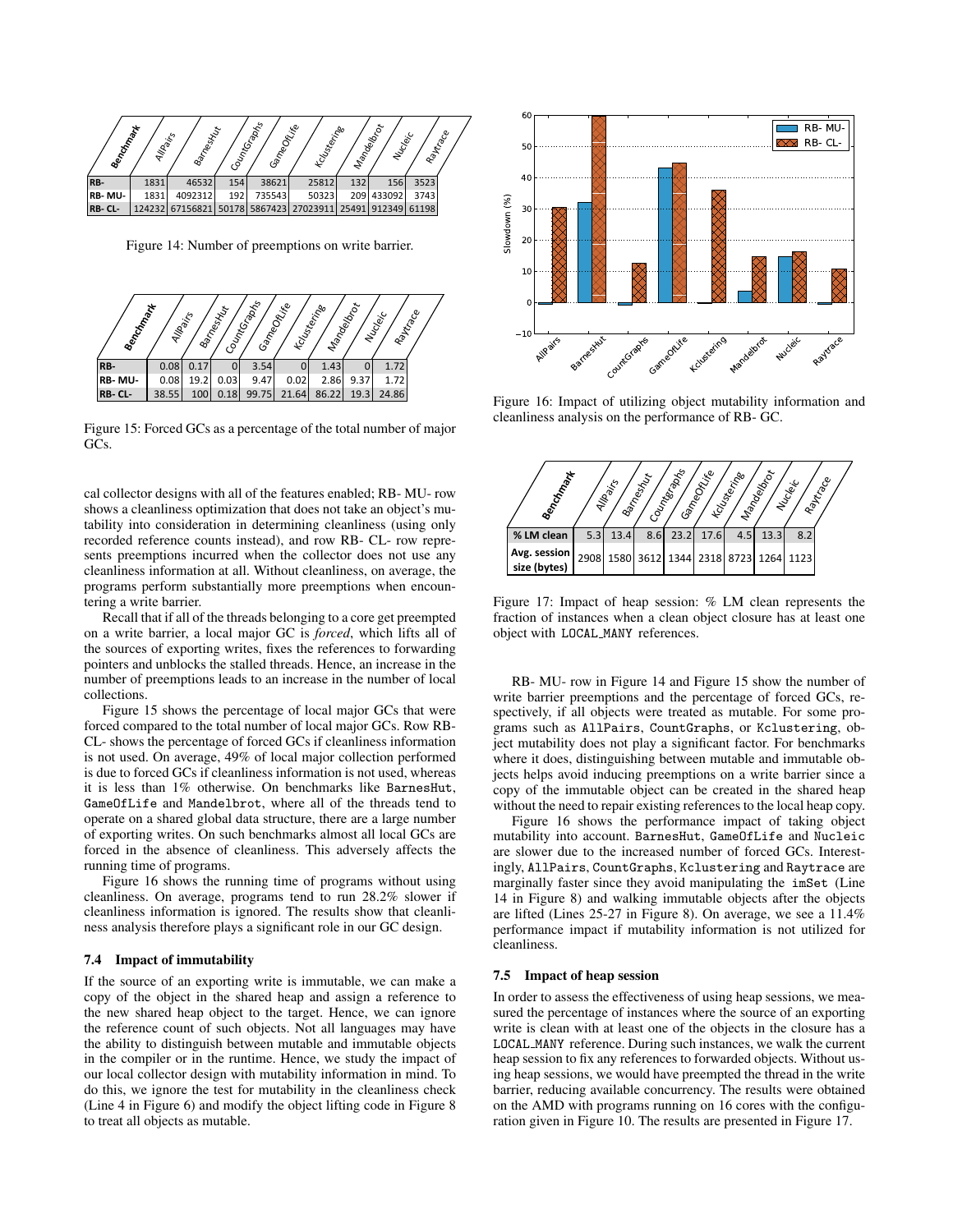The first row shows the percentage of instances when an object closure is clean and has at least one object with LOCAL MANY references. On average, we see that 12% of clean closures have at least one object with LOCAL MANY references. We also measured the average size of heap sessions when the session is traced as a part of lifting an object closure to the shared heap (Lines 29- 31 in Figure 8). The average size of a heap session when it is traced is 2859 bytes, which is less than a page size. These results show that utilizing heap sessions significantly contributes to objects being tagged as clean, and heap sessions are small enough to not introduce significant overheads during tracing.

# 8. Related Work

Modern garbage collectors rely on read and write barriers for encapsulating operations to be performed when the mutator reads or writes a reference from or to some heap allocated object. The Baker read barrier [5] was the first to use protection and invariants for mutator accesses. While the Baker read barrier is a conditional read barrier, the Brooks read barrier [8] is an unconditional read barrier, where all loads unconditionally forward a pointer in the object header to get to the object. For objects that are not forwarded, this pointer points to the object itself. The Brooks read barrier eliminates branches but increases the size of objects. Trading branches with loads is not a clear optimization as modern processors allow speculation through multiple branches, especially ones that are infrequent.

Over the years, several local collector designs [1, 9, 21, 22] have been proposed for multithreaded programs. Recently, variations of local collector design have been adopted for multithreaded, functional language runtimes like GHC [14] and Manticore [3]. Doligez et al. [9] proposed a local collector design for ML with threads where all mutable objects are allocated directly on the shared heap, and immutable objects are allocated in the local heap. Similar to our technique, whenever local objects are shared between cores, a copy of the immutable object is made in the shared heap. Although this design avoids the need for read and write barriers, allocating all mutable objects, irrespective of their sharing characteristics can lead to poor performance due to increased number of shared collections, and memory access overhead due to NUMA effects and uncached shared memory as in the case of SCC. It is for this reason we do not treat the shared memory as the oldest generation for our local generation collector unlike other designs [9, 14].

Several designs utilize static analysis to determine objects that might potentially escape to other threads [13, 22]. Objects that do not escape are allocated locally, while all others are allocated in the shared heap. The usefulness of such techniques depends greatly on the precision of the analysis, as objects that might potentially be shared are allocated on the shared heap. This is undesirable for architectures like the SCC where shared memory accesses are very expensive compared to local accesses. Compared to these techniques, our design only exports objects that are definitely shared between two or more cores. Our technique is also agnostic to the source language, does not require static analysis, and hence can be implemented as a lightweight runtime technique.

Anderson [1] describes a local collector design (TGC) that triggers a local garbage collection on every exporting write of a mutable object, while immutable objects, that do not have any pointers, are copied to the shared heap. This scheme is a limited form of our cleanliness analysis. In our system, object cleanliness neither solely relies on mutability information, nor is it restricted to objects without pointer fields. Moreover, TGC does not exploit delaying exporting writes to avoid local collections. However, the paper proposes several interesting optimizations that are applicable to our system. In order to avoid frequent mutator pauses on exporting writes, TGC's local collection runs concurrently with the mutator. Though running compaction phase concurrently with the mutator would require read barriers, we can enable concurrent marking to minimize pause times. TGC also proposes watermarking scheme for minimizing stack scanning, which can be utilized in our system to reduce the stack scanning overheads during context switches and exporting writes of clean objects.

Marlow et al. [14] propose exporting only part of the transitive closure to the shared heap, with the idea of minimizing the objects that are globalized. The rest of the closure is exported essentially on demand during the next access from another core. This design mandates the need for a read barrier to test whether the object being accessed resides in the local heap of another core. However, since the target language is Haskell, there is an implicit read barrier on every load, to check whether the thunk has already been evaluated to a value. Since our goal is to eliminate read barriers, we choose to export the transitive closure on an exporting write.

# 9. Conclusions

The use of read barriers can impose non-trivial overheads in managed languages. In this paper, we consider a design of a runtime system for a thread-aware implementation of Standard ML that completely eliminates the need for read barriers. The design employs a split-heap to allow concurrent local collection, but exploits notions of procrastination and cleanliness to avoid creating forwarding pointers. Procrastination stalls threads about to perform an operation that would otherwise introduce a forwarding pointer, and thus can be used to eliminate read barriers for any exporting write. Cleanliness is an important optimization that helps avoid the cost of stalling by using runtime information to determine when it is safe to copy (rather than move) an object, deferring repair of pointers from the old (local) instance of the object to the new (shared) copy until a later collection. Experimental results on a range of benchmarks and architectural platforms indicate that read barrier elimination contributes to notable performance improvement without significantly complicating the runtime system.

# Acknowledgments

We would like to thank our shepherd, Dave Detlefs, and the other anonymous reviewers for their detailed comments and suggestions. This work is supported by the National Science Foundation under grants CCF-0811631 and CNS-0958465, and by gifts from Intel and Samsung Corporation.

# References

- [1] T. A. Anderson. Optimizations in a Private Nursery-based Garbage Collector. In *ISMM*, pages 21–30, 2010.
- [2] A. W. Appel. Simple Generational Garbage Collection and Fast Allocation. *Software Practice and Experience*, 19:171–183, February 1989.
- [3] S. Auhagen, L. Bergstrom, M. Fluet, and J. Reppy. Garbage Collection for Multicore NUMA Machines. In *Workshop on Memory Systems Performance and Correctness*, pages 51–57, 2011.
- [4] D. F. Bacon, P. Cheng, and V. T. Rajan. A Real-Time Garbage Collector with Low Overhead and Consistent Utilization. In *POPL*, pages 285–298, 2003.
- [5] H. G. Baker, Jr. List Processing in Real Time on a Serial Computer. *Communication of the ACM*, 21:280–294, 1978.
- [6] S. M. Blackburn and A. L. Hosking. Barriers: Friend or Foe? In *ISMM*, pages 143–151, 2004.
- [7] H. Boehm. A Garbage Collector for C and C++, 2012. URL http: //www.hpl.hp.com/personal/Hans Boehm/gc.
- R. A. Brooks. Trading Data Space for Reduced Time and Code Space in Real-Time Garbage Collection on Stock Hardware. In *Lisp and Functional Programming*, pages 256–262, 1984.